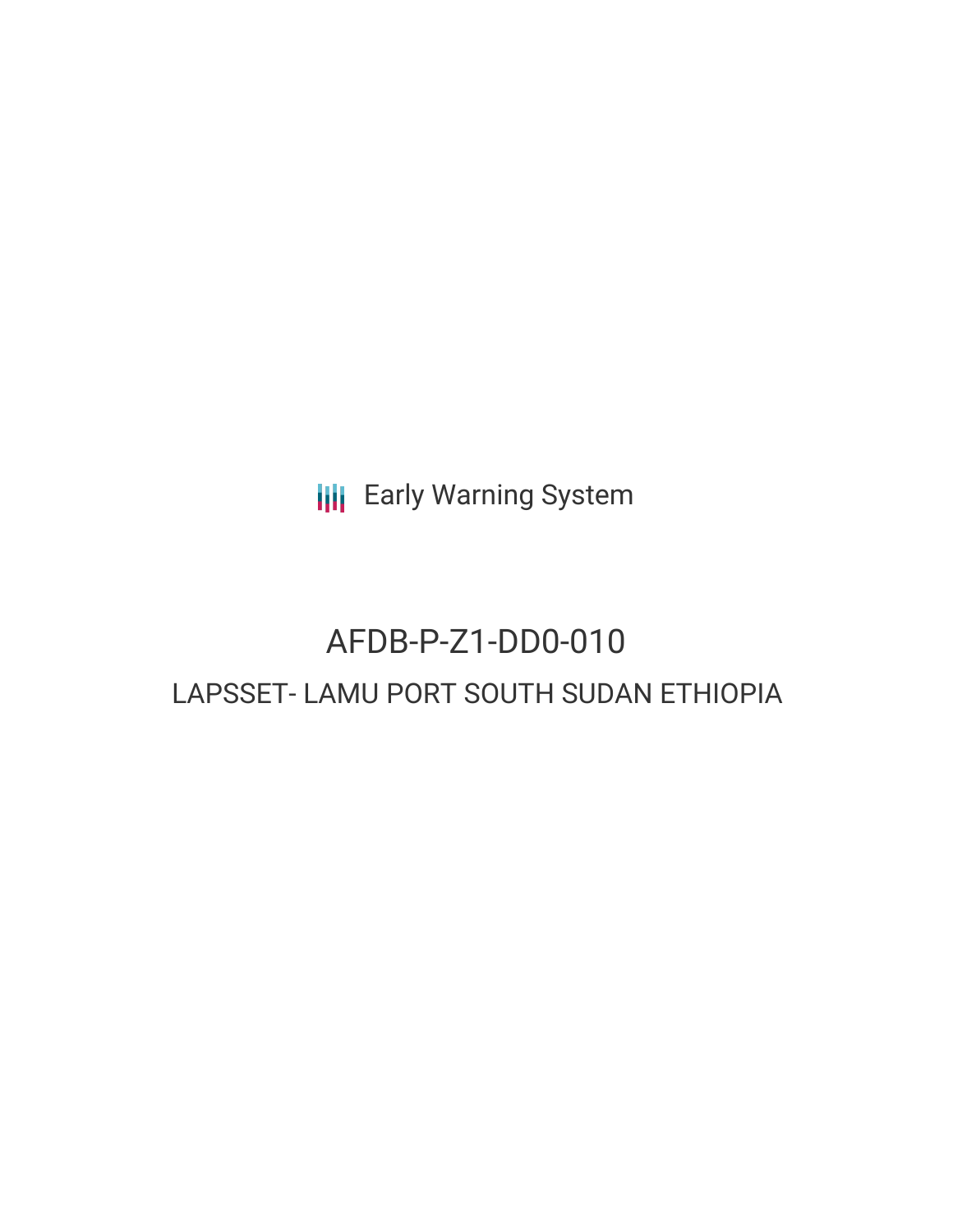

### **Quick Facts**

| <b>Countries</b>              | Kenya, South Sudan, Uganda                    |
|-------------------------------|-----------------------------------------------|
| <b>Financial Institutions</b> | African Development Bank (AFDB)               |
| <b>Status</b>                 | Approved                                      |
| <b>Bank Risk Rating</b>       |                                               |
| <b>Voting Date</b>            | 2016-11-24                                    |
| <b>Borrower</b>               | LAPSSET CORRIDOR DEVELOPMENT AUTHORITY (LDCA) |
| <b>Sectors</b>                | Construction, Infrastructure, Transport       |
| <b>Investment Type(s)</b>     | Loan                                          |
| <b>Project Cost (USD)</b>     | $$1.25$ million                               |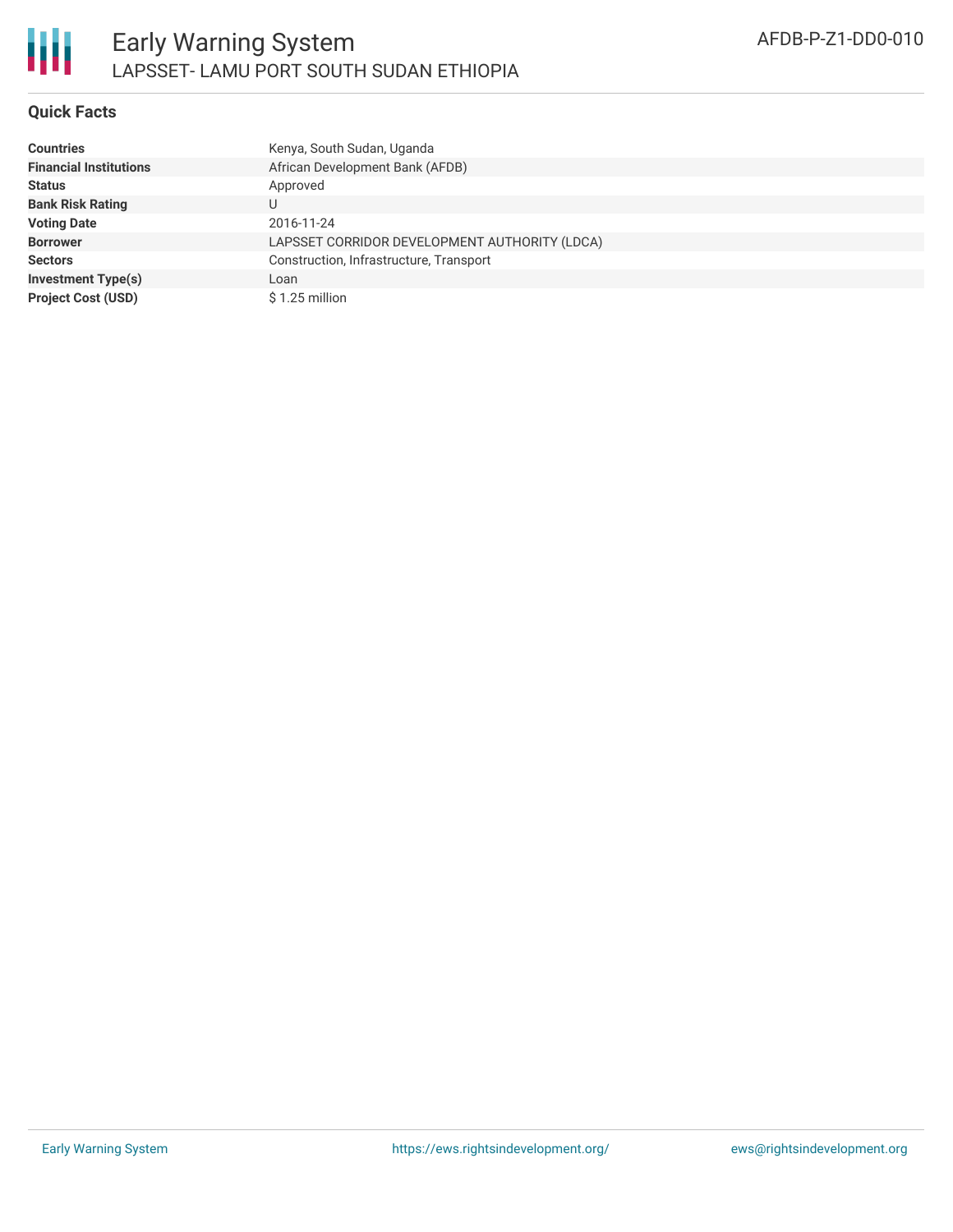# **Project Description**

None provided at the time of disclosure.

This project is part of the Programme for Infrastructure Development In Africa (PIDA)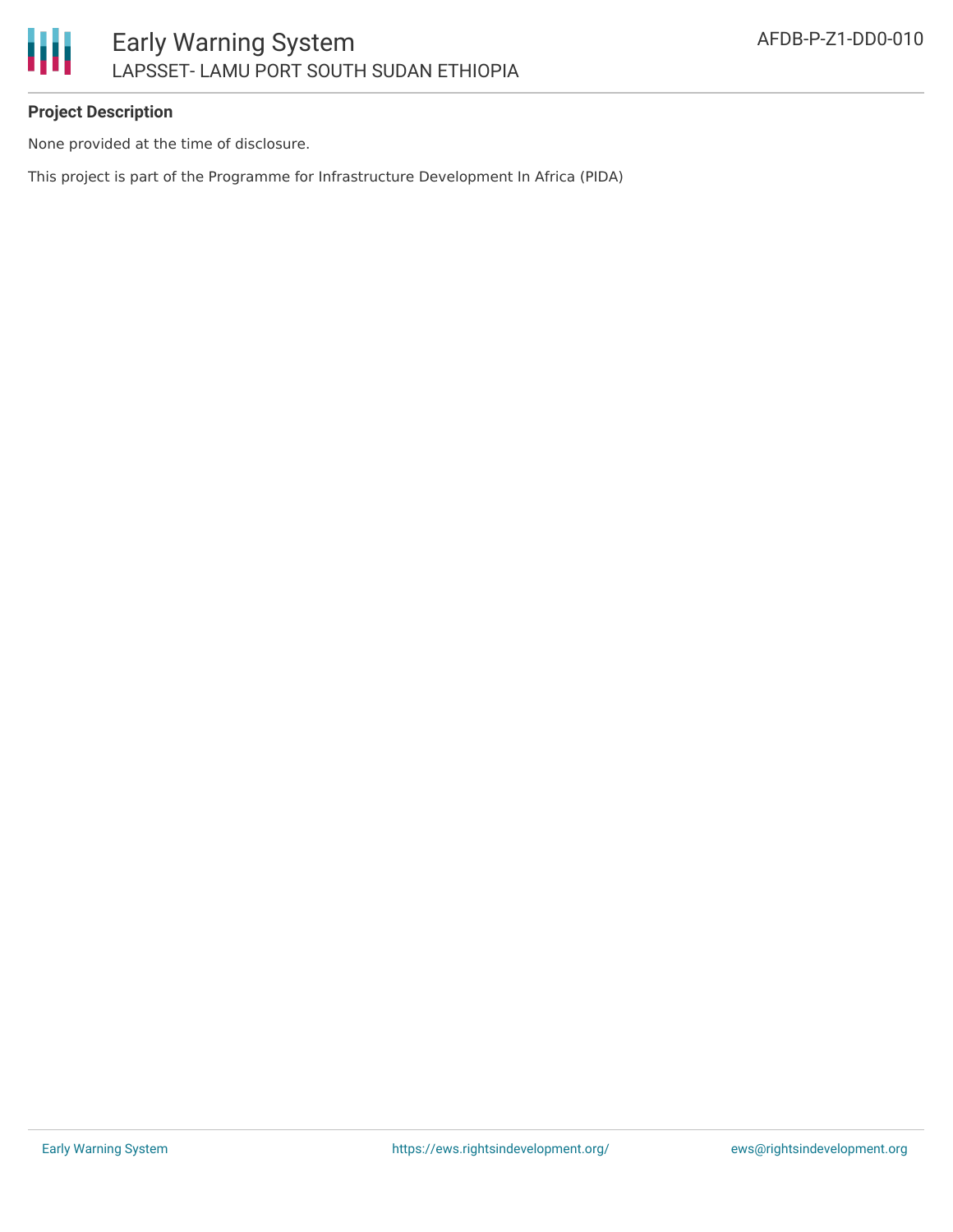# 朋

# **Investment Description**

African Development Bank (AFDB)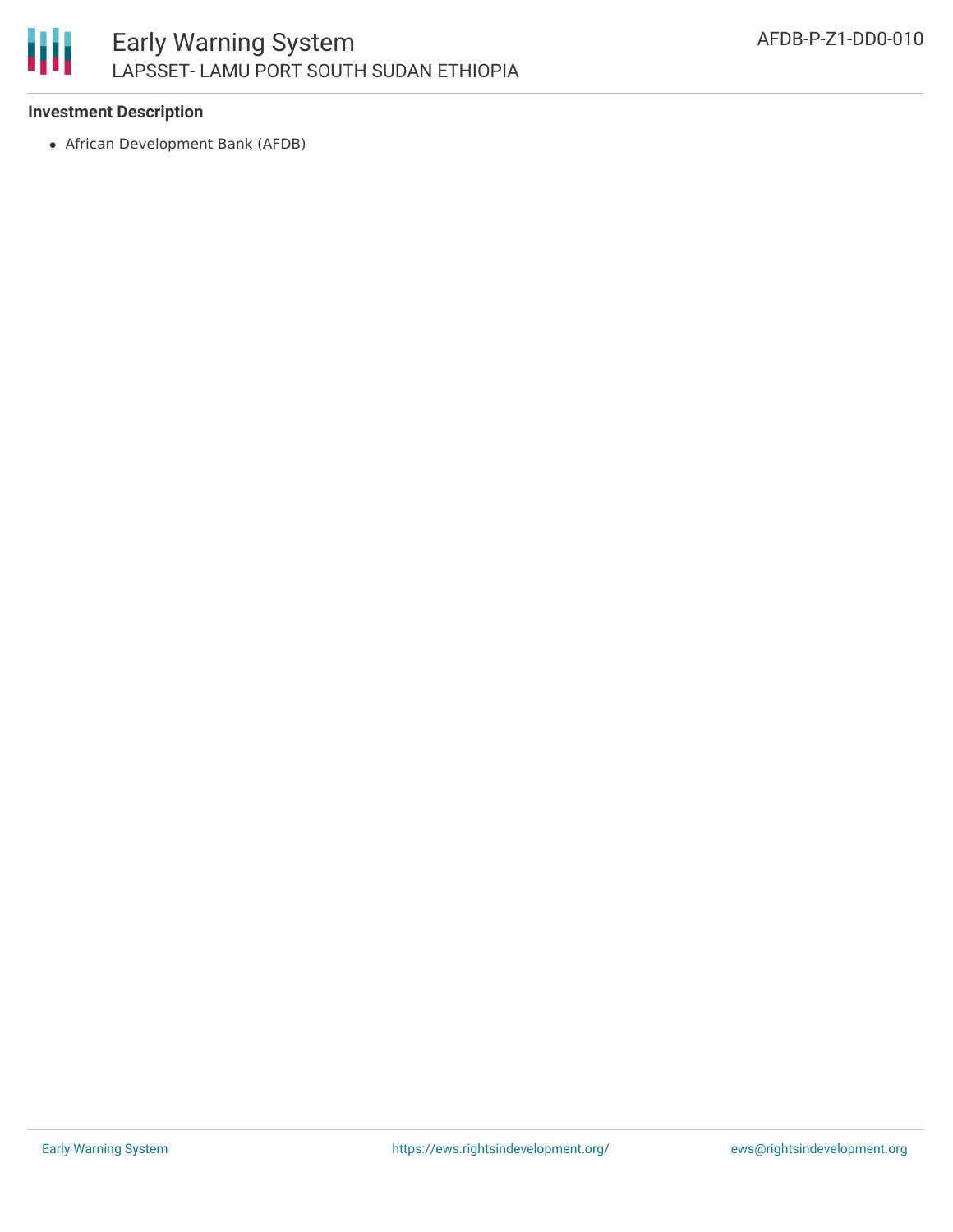#### **Contact Information**

#### **CODO Pamphile Stanislas**

\*No further contact information provided at the time of disclosure\*

#### **ACCOUNTABILITY MECHANISM OF AfDB**

The Independent Review Mechanism (IRM), which is administered by the Compliance Review and Mediation Unit (CRMU), is the independent complaint mechanism and fact-finding body for people who have been or are likely to be adversely affected by an African Development Bank (AfDB)-financed project. If you submit a complaint to the IRM, it may assist you by either seeking to address your problems by facilitating a dispute resolution dialogue between you and those implementing the project and/or investigating whether the AfDB complied with its policies to prevent environmental and social harms. You can submit a complaint electronically by emailing crmuinfo@afdb.org, b.kargougou@afdb.org, b.fall@afdb.org, and/or s.toure@afdb.org. You can learn more about the IRM and how to file a complaint at https://www.afdb.org/en/independent-review-mechanism/.